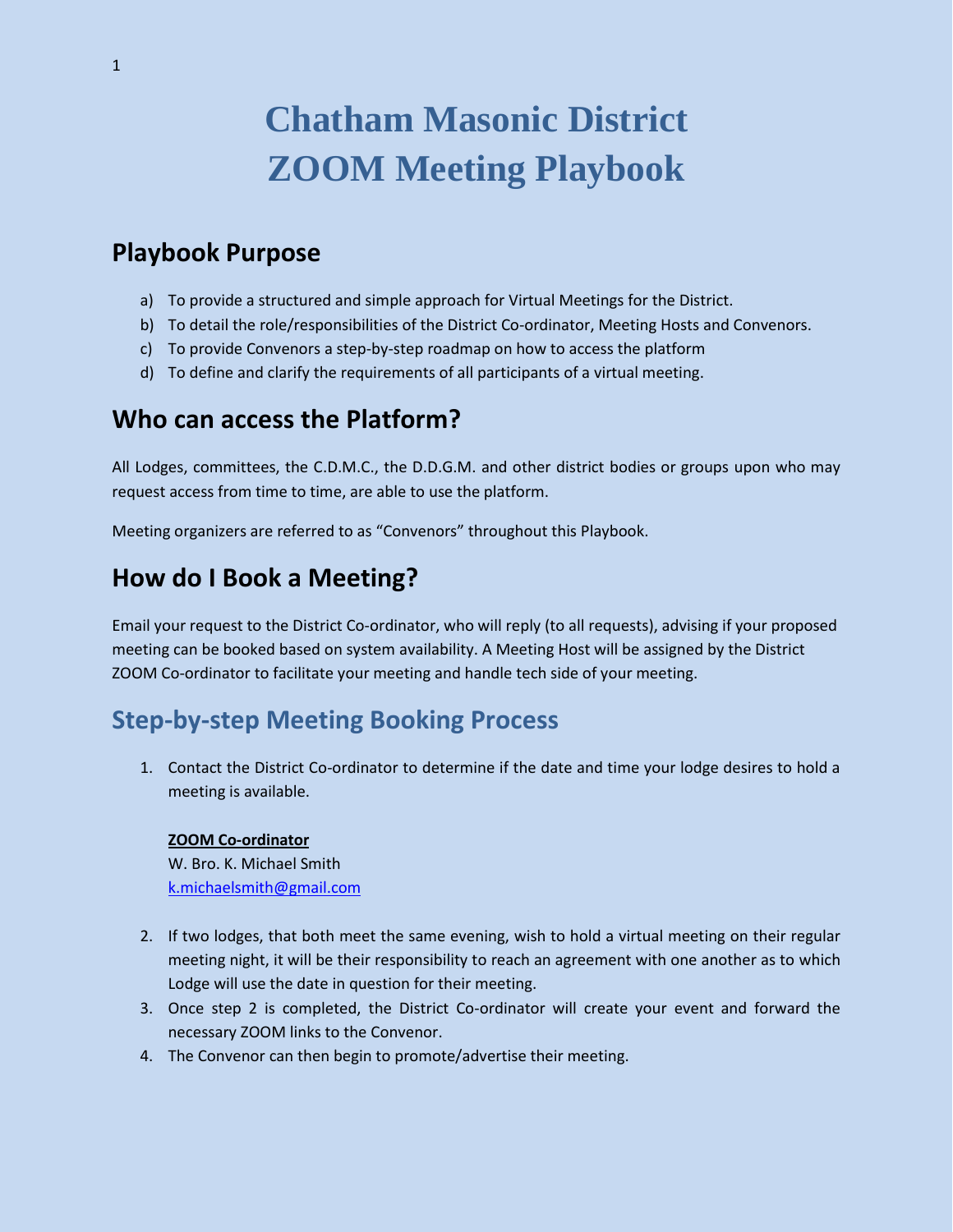# **Step-by-Step Meeting Process cont'd**

5. It is the Convenor's responsibility to distribute the meeting link. Do not share links on public forums such as Facebook, Instagram or Twitter. Sharing of links publicly could result in unwelcome participants crashing or "ZOOM bombing" your meeting.

#### **It is recommended that meeting links be distributed as follows:**

- **First**, send out when the meeting is booked
- **Second**, 3 days prior to the meeting date
- **Finally**, again on the day of the meeting

This is recommended, as changes may occur to the link or members may lose the link and ask for it to be resent. It is however at the discretion of the Convenor to take whatever approach works best for them.

- 6. Convenors who want to hold a monthly meeting on the same day and time should request a recurring meeting through the District Co-ordinator at the time of initial booking.
- 7. Convenors will notify the District Co-ordinator ASAP if you need to cancel or reschedule any booking.
- 8. Convenors are responsible to ensure that members who will not receive the meeting links via email, be advised of the other meeting options ie: phone.

# **Meeting Hosts**

The Meeting Host will:

- **OPEN** your meeting 15 minutes prior to the stated start time
- **ADMIT** eligible participants from the **Waiting Room**
- **START** your meeting at the prearranged time, ie: 730 pm
- **REVIEW** housekeeping items prior to the meeting commencing
- **ENSURE** that all participants are following proper behaviours throughout the meeting
- **ENABLE** use of all audio, video and other presentation functions including screen sharing.
- **CLOSE** the meeting at the scheduled time.

This structure eliminates the need for each Lodge to have a trained ZOOM expert and makes it very simple and easy for Lodges to start using ZOOM. The use of the Waiting Room allows an extra security step to verify that all participants are legitimately entitled to join the meeting.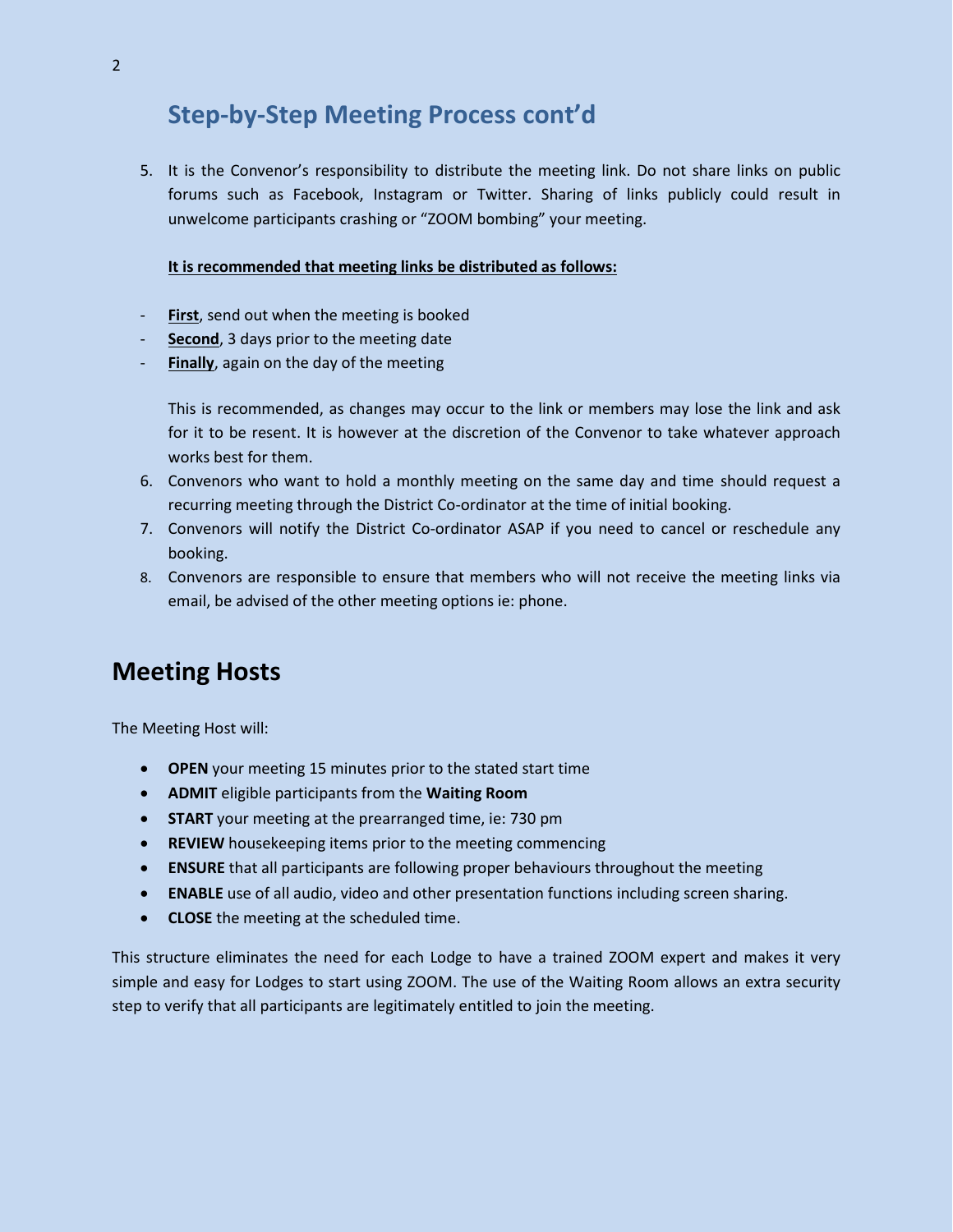# **Critical Considerations for a ZOOM Meeting?**

- The Convenor is the individual booking and conducting the meeting.
- Meeting Hosts do not conduct your meeting or provide content.
- Schedule your meeting as far in advance as possible with the District Co-ordinator to ensure the day and time you desire is available
- Share your meeting agenda with the District Co-ordinator at the time of booking so that he can best assist you in making your meeting a success
- Advertise well in advance and only once availability is confirmed by the District Co-ordinator
- Urge your participants to join when the meeting **OPENS** so that it **STARTS** on time
- Hold them on regular Lodge meeting nights and times, where possible
- Don't exceed 90 minutes in length in order to maintain participant interest
- Consider a **START** time between at 7:00 and 8:00 pm\*
- Convenors are responsible for all meeting content, including introductions
- Convenors should be well versed in the agenda and have the meeting planned to flow smoothly and in a timely manner
- attend and participate
- Polls (surveys) may be conducted both during and following the meeting to gauge key responses to the meeting.
- The ZOOM Co-ordinator will review with you at time of booking any poll questions you may want to present to your attendees.
- Time and/or date changes require a new booking and will result in new links being generated.

### **Do I need to send out a summons for a ZOOM Meeting?**

In the case of meetings that are strictly educational or fraternal in nature, a summons is not required. You may want to consider a monthly or periodic newsletter for members, in order to let them know about ZOOM meetings along with other happenings in your Lodge.

A summons is required only if a Lodge is planning to hold a meeting which will involve official Lodge business being conducted under present Grand Lodge regulations\*.

*\* If your meeting requires a summons, then you are required under the constitution to conduct your meeting on your stated day and time. If no summons is required for your meeting, you can hold your meeting whenever ZOOM is available. Summonses issued in these circumstances must fully comply with the Constitution and Lodge by-laws.*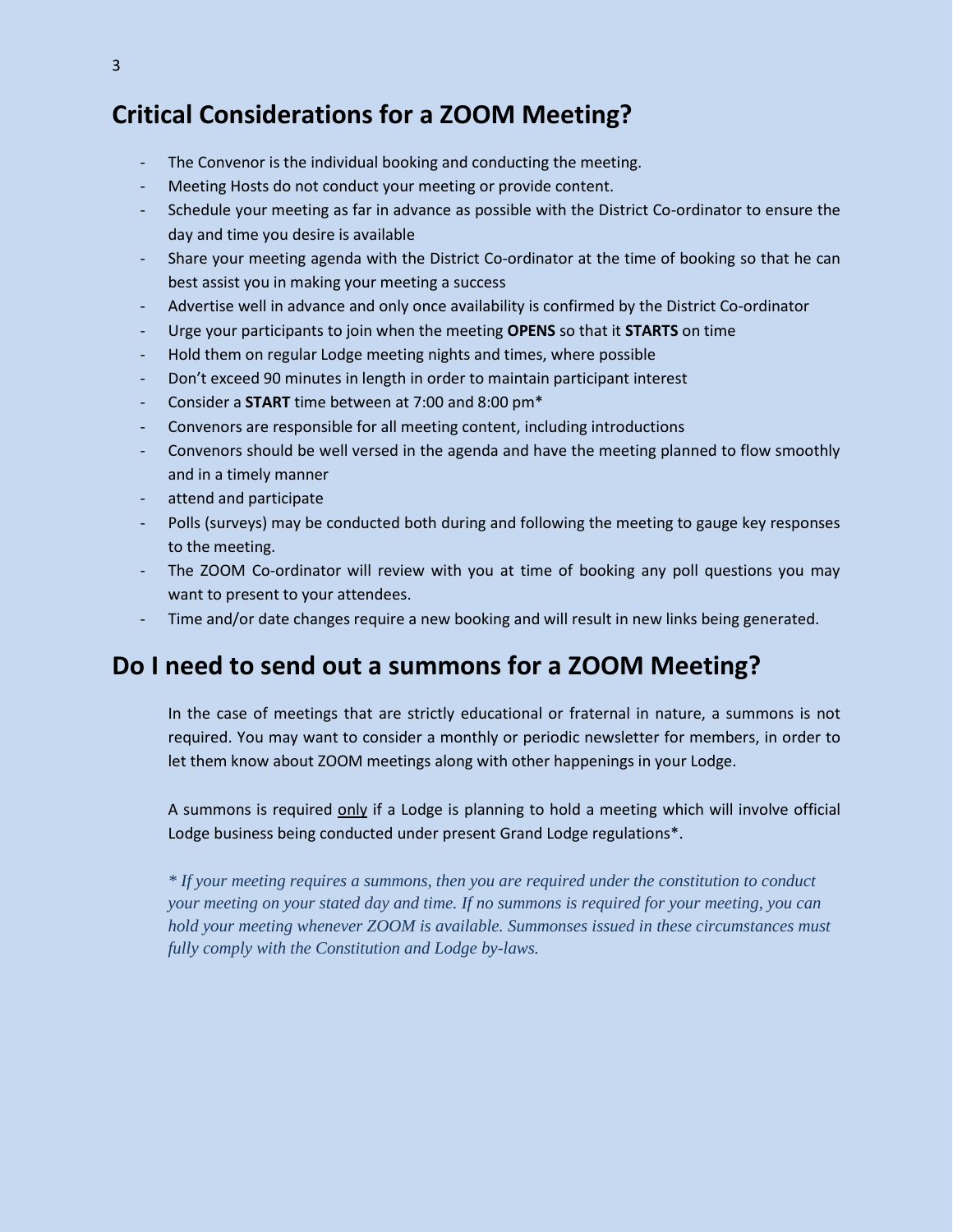### **Privacy & Meeting Recording**

All meetings are considered private and therefore privacy considerations must apply. Recording of meetings by any party, by any means except in the two circumstances outlined below, are expressly forbidden.

#### **Meetings may only be recorded or transcribed under the two following conditions:**

1. A lecturer wishes us to record their session, for feedback purposes, to improve his presentation, then the Convenor and District Host must be told in advance by the lecturer, so that proper advance notice is included in the Meeting Invitation emailed to the participants, advising of the lecturer's request to record the session.

Brethren not wanting to join a recorded session can avoid that lecture at their discretion. If a Brother wants to attend the lecture but is still uncomfortable he can turn off his microphone and camera but still take in the lecture.

Brethren will be reminded (via the CHAT feature), by the Meeting Host prior to recording commencing.

2. The ZOOM transcription function will only be turned on to assist a Secretary in properly recording minutes, and only if agreed to in advance by the committee members/meeting participants.

Meeting participants will be advised in the meeting invitation that the transcription function has been requested.

If any committee member opposes the use of the transcription function being activated for said meeting, then the matter will be brought to a vote by the Committee. A 2/3 rds majority vote will be required in favour of the activation of the transcription function in order to override the member's objection.

Responsibility for the storage of the transcript will rest with the Secretary. The District Host, once the transcript is generated and sent to the Secretary, will purge ZOOM of the transcription, so as to not leave any trace of the recording on the ZOOM system; avoiding any risk of transcripts leaking or ending up in the Public Domain for any reasons. I.e. Software glitch, hack

The Secretary, once the meeting notes are completed, approved and distributed to the Committee members, will likewise permanently delete the transcription files from the device or devices on which they were temporarily stored.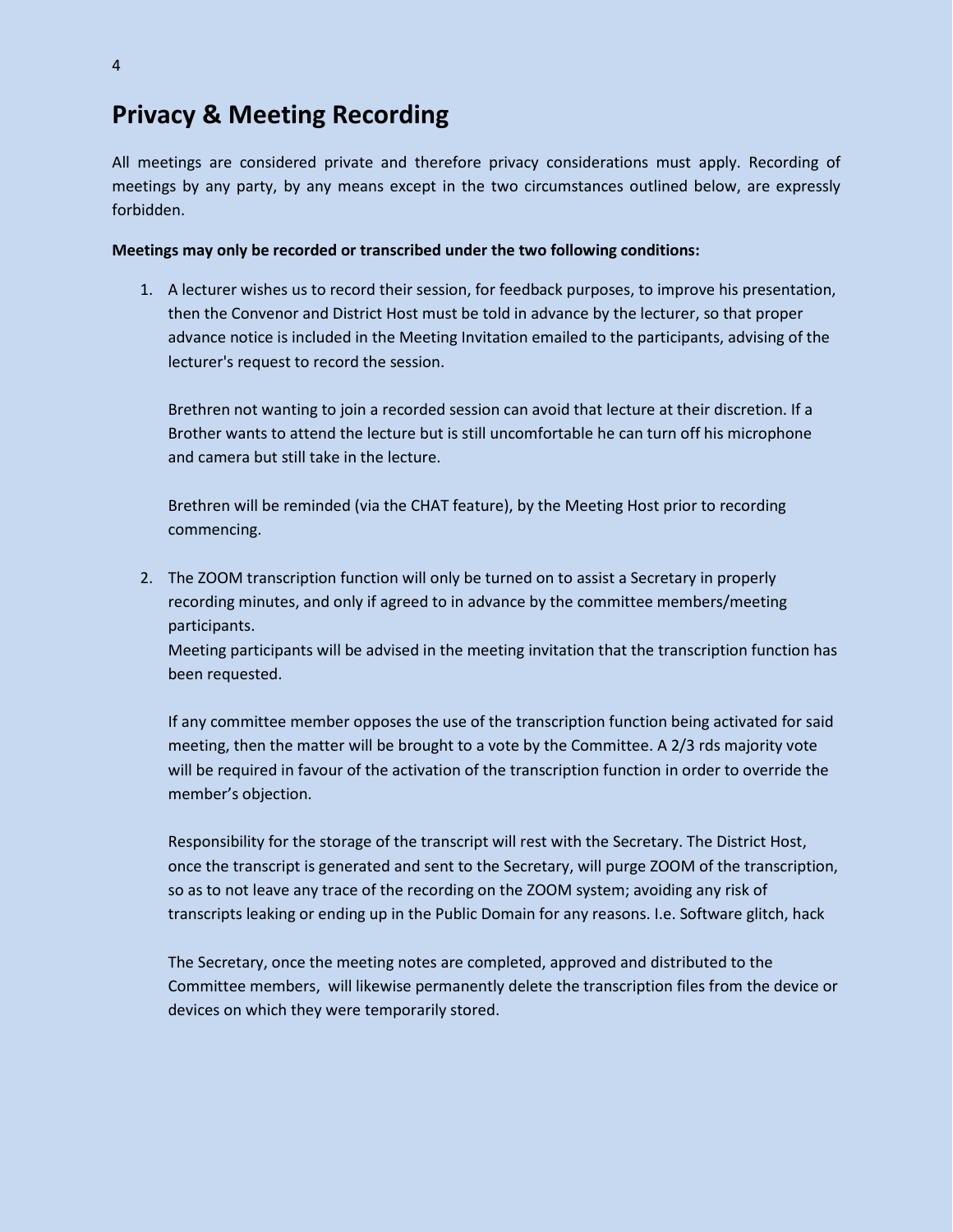# **Sample Meeting Agenda Structure**

- 7:15 Meeting Host **OPENS** meeting
- 7:30 Meeting Host **STARTS** meeting with housekeeping remarks and reminders
- 7:35 Meeting Host introduces Convenor
- Convenor opening remarks and reviews agenda for meeting
- Introductions and remarks, where required, of PGLO's
- Business Agenda (only those allowed by Grand Lodge)
- Educational Element/Presentation
- Q&A/Round Table for all attendees
- Closing remarks including where required, a reminder of next meeting date and time

### **Protocol & Essentials for ZOOM Participation**

The decorum/expectations of a tyled Lodge meeting will be the norm for ZOOM meetings also.

#### In particular, keep in mind the following regarding ZOOM meetings:

- a) All participants must use their actual first and last names as their screen names. Names such as "Joan's iPad, or User 123" or nicknames for example are not acceptable.
- b) Participants not complying with above will not be admitted to attend the meeting at the sole discretion of the Meeting Host.
- c) Anonymous or unknown participants will not be admitted by the Meeting Host.
- d) Unacceptable screen names will be altered by the Meeting Host.
- e) Participants joining by phone will be required to record their name as well as their Lodge name and number in order to gain admittance.
- f) What is not appropriate to discuss or take part in, in open lodge is also not appropriate for ZOOM meetings. (discussions or comments regarding politics, religion etc.)
- g) While it is anticipated that all participants will interact in a respectful and appropriate fraternal manner, Meeting Hosts are responsible to protect and preserve the peace and harmony of the meeting, and to ensure that it complies with Grand Lodge regulations.
- h) Participants are asked to refrain from alcohol consumption during the meeting.
- i) No ritual is to be performed, discussed or referenced.
- j) Any education presented should be suitable for Masons of any rank.
- k) The ZOOM Meeting Host is to be made aware of any special guests that are expected so that they don't leave anyone in the waiting room inadvertently.
- l) Meeting Hosts may at their sole discretion, agree to extend the duration of a meeting should the Convenor require additional time, notwithstanding the suggested 90 minute duration.
- m) If the Meeting Host cannot extend the meeting time, they will advise the Convenor during the meeting that it will be a hard stop at the planned **END** time
- n) Convenors and Participants should know how to use the CHAT feature so that the Meeting Host can message participants during meetings and receive timely responses.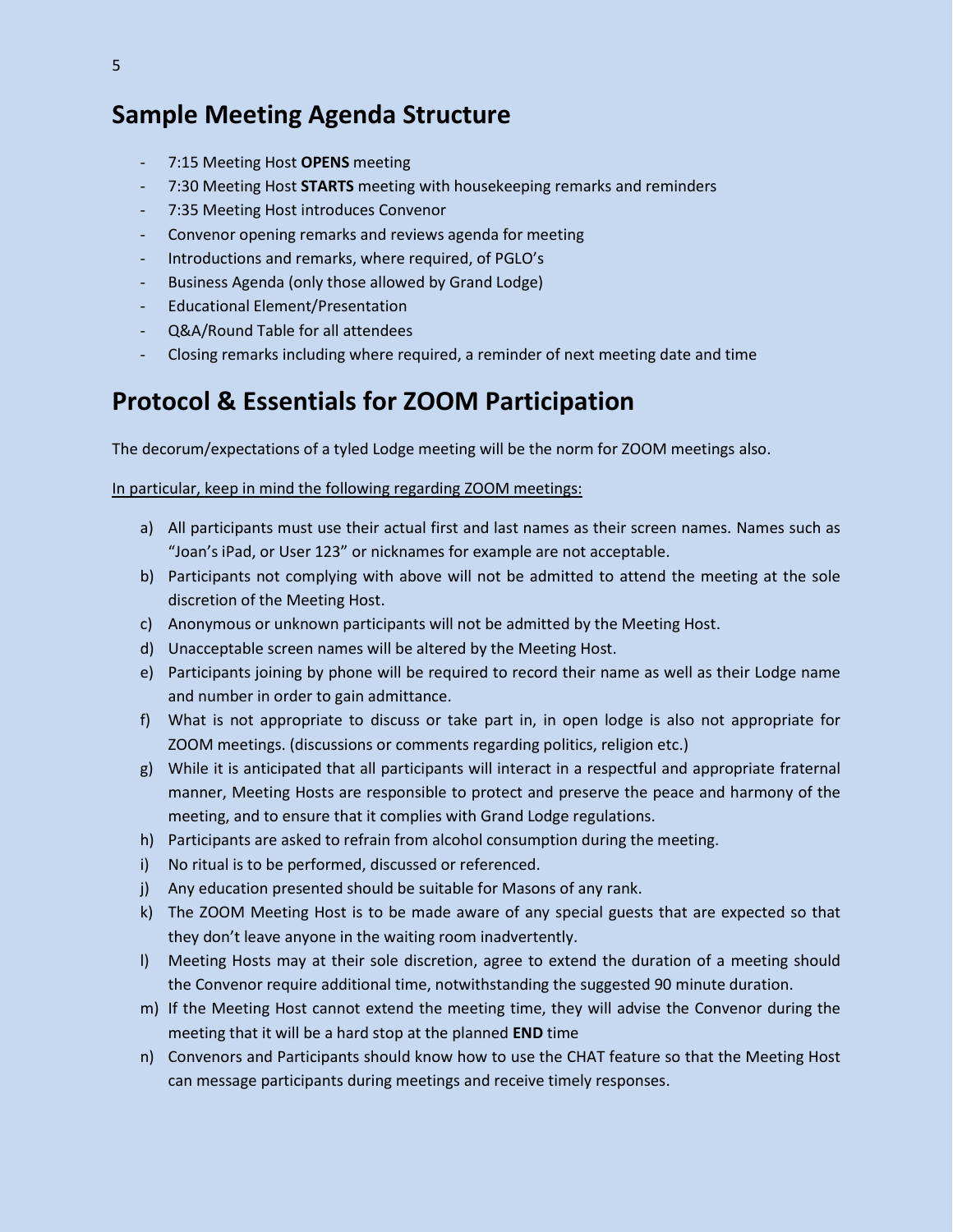- o) The "Message Everyone" feature will only be available to the Meeting Host. As a Convenor wishes to message all participants, send your message to the Meeting Host for distribution. The Convenor can message individual participants and participants can do the same.
- p) Lodges and members are asked to practise proper protocols regardless of the informality of the meeting including introductions of Grand Lodge Officers. (The Host may remind the Convenor via the CHAT feature but will not make the introductions)

### **Maintaining Peace & Harmony of ZOOM meetings**

FIRST - Any participant not adhering to the expected decorum of a Lodge Meeting, will receive a private Chat message from the Meeting Host advising them to refrain from further similar actions or comments. The Meeting Host will advise the Convenor that the message has been sent.

SECOND - Further unacceptable breaches of decorum by the same participant will result in the Meeting Host muting their audio, and/or turning off their video or placing them in the waiting room temporarily, depending upon the circumstances.

THIRD – Further breaches will result in the offending party being removed from the meeting for its remainder.

# **Platform Assistance**

Finally, any member who requires assistance in order to be able to participate in the ZOOM meetings should ideally reach out to their WM or Lodge secretary for assistance.

If someone else who attends ZOOM meetings perhaps give them a call. If all else fails and you still require assistance you can reach out to Bro. Kevin Jakubec @ [kevinsjakubec@gmail.com](mailto:kevinsjakubec@gmail.com)

# **What if I can't join by Video?**

Even if they don't have the ability to join with video, participants can always join by toll-free phone lines. Those numbers are provided with the ZOOM invitation.

For participants who wish to join by video but need to preserve data or have a slow connection, they can simply turn off their video during the call. The can also restart it any time unless the Meeting Host as shut off participant video.